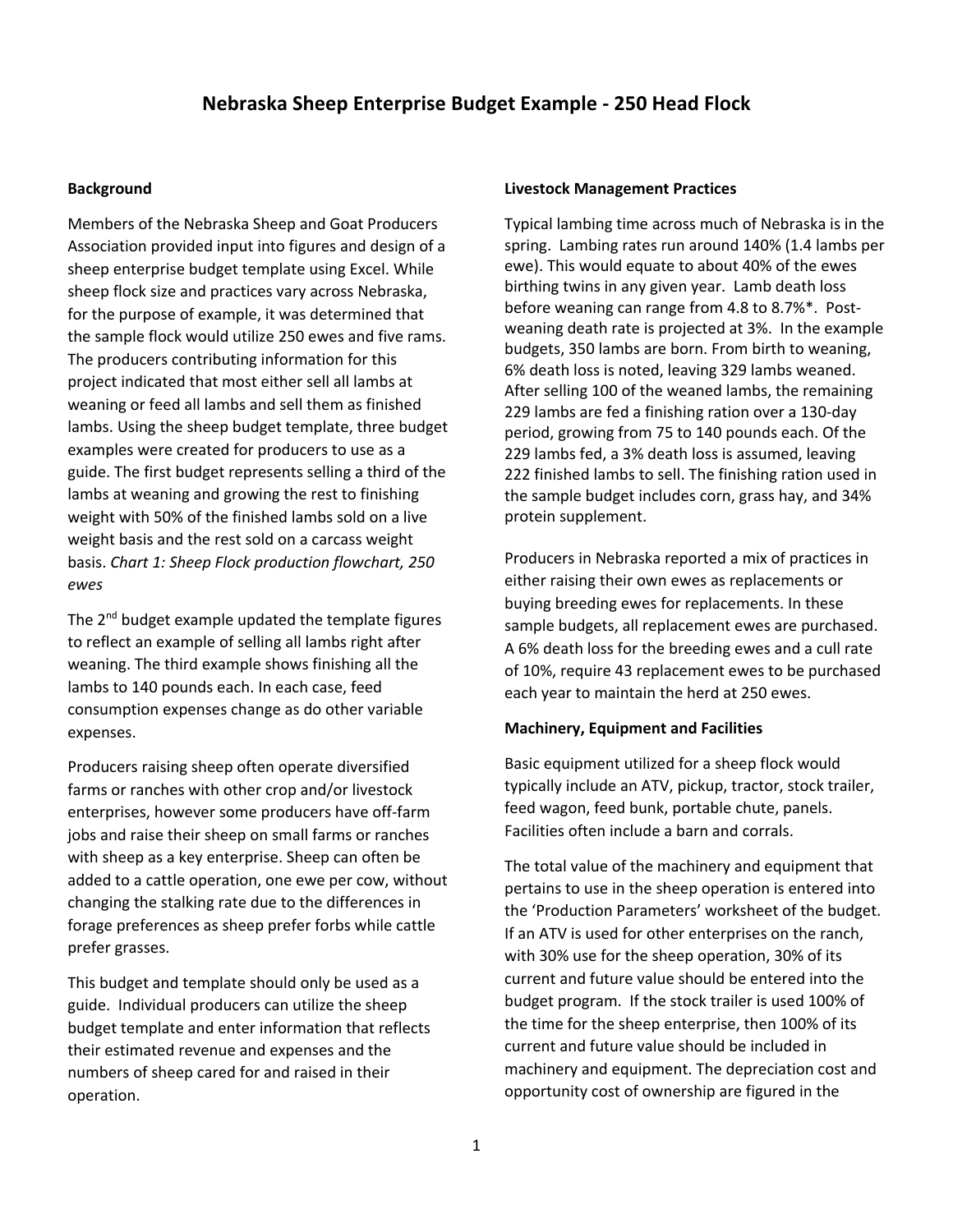'Expenses – Fixed' worksheet. Annual repair expenses on fencing and equipment that can be attributed to the sheep enterprise are entered in the 'Expenses – Variable' worksheet.

#### **Animal Purchases, Feed and Variable Expenses**

With any livestock enterprise, feed costs are a major expense and should be carefully estimated. Prices for the various feed items entered in the 'Production Parameters' worksheet of the sheep budget template carry over to the feed expense section where quantity fed per animal amounts are entered. It is important to note that feed and hay raised on owned ground, along with the utilization of pasture ground should be considered separate enterprises. Therefore, in this representative budget, feed, hay, and pasture, are included as cash expenses, valued at current market or rental value. In this budget example, one AUM (Animal Unit Month) was valued at \$43. While pasture capacity varies across Nebraska, this example budget reflects 0.7 AUMs per acre in west central Nebraska. In Eastern Nebraska we would use 1 AUM per acre and in the Panhandle, 0.4 AUMs per acre would be used under normal pasture conditions. In the west central Nebraska location, each ewe would utilize 2.14 acres of pasture per year, while a ram would need 2.86 acres of pasture annually or 549 acres for both ewes and rams together. Individual producers may enter an opportunity cost or cash rental rate for their land use for the sheep enterprise in lieu of AUM values in their budgets.

In the 'Other Variable Expenses' worksheet, expenses such as marketing, vet, and labor are entered on a per ewe basis, then the total is calculated in the worksheet and for other expense items such as repairs, a total expense is requested. Keep in mind that expenses entered in the 'Expenses – Variable' worksheet should be expenses that are direct expenses allocated to the sheep enterprise, which in some cases may be a percentage of a total expense

amount for the entire farm or ranch business, e.g., repairs on machinery used in multiple enterprises. Expenses such as general liability insurance, accounting, and vehicles for example, not specific to the sheep enterprise, should be allocated by percentage and entered in the 'fixed expense' worksheet as overhead.

#### **Revenue and Breakeven Prices**

The 'Summary Budget' worksheet of the budget template summarizes total revenue and expense totals for the entire budget. The summary budget provides a total net revenue calculation and a net return per ewe. In addition, breakeven price calculations for weaned lambs and finished lambs on a live weight and carcass weight basis are provided.

*\*USDA National Animal Health Monitoring System, 2011 Study.*

## **Sheep Enterprise Budget Template and Budget Narrative Developed by:**

*Daniel Gertner, Graduate Student, Department of Agricultural Economics, University of Nebraska – Lincoln*

*Glennis McClure, Extension Educator, Department of Agricultural Economics, University of Nebraska - Lincoln*

*Randy Saner, Extension Educator, University of Nebraska -Lincoln*

*Elliott Dennis, PhD, Department of Agricultural Economics, University of Nebraska – Lincoln*